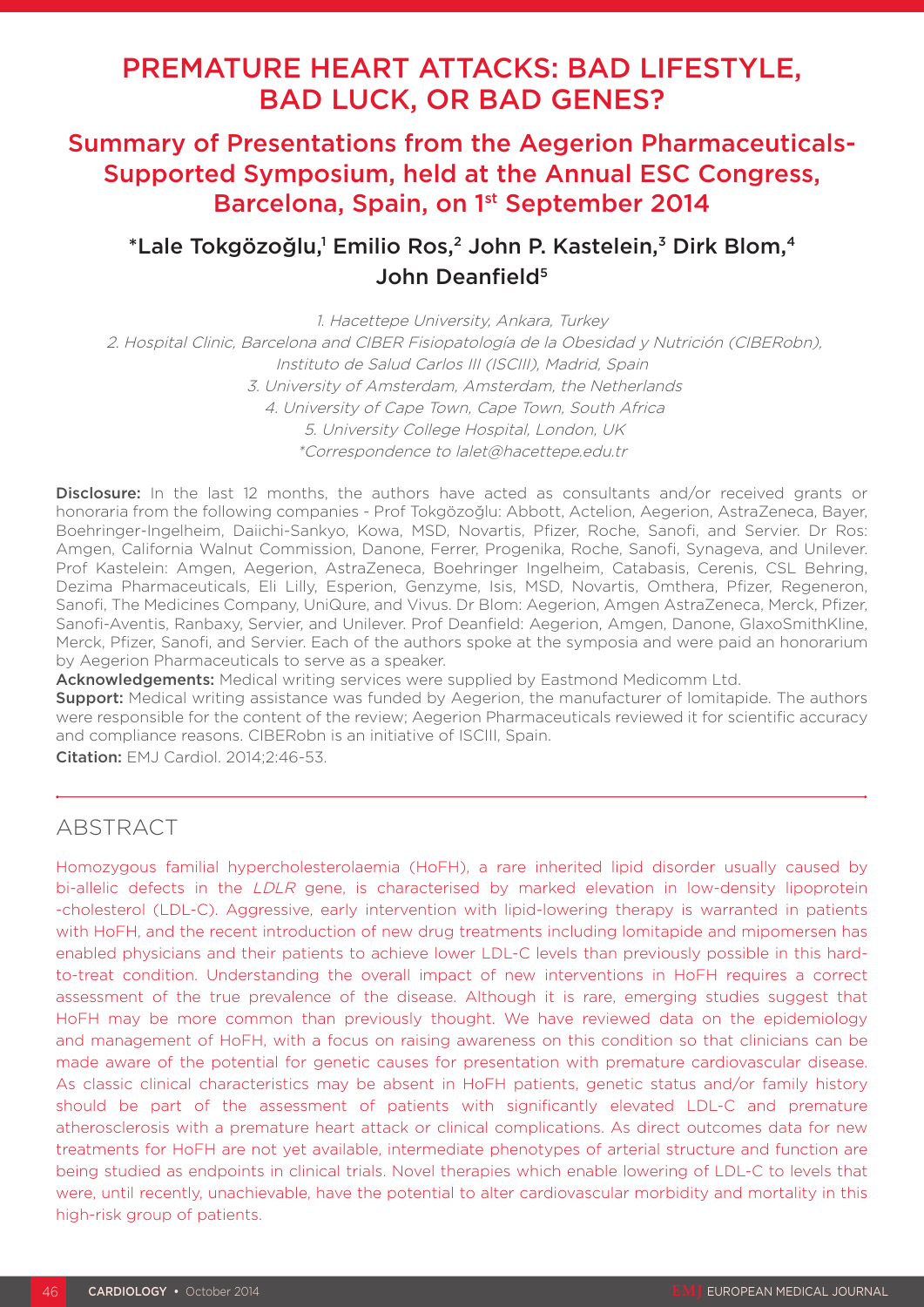Keywords: Homozygous familial hypercholesterolaemia, prevalence, incidence, myocardial infarction, cardiovascular outcomes, premature mortality, lipid-lowering therapy, lomitapide, mipomersen.

### INTRODUCTION

Patients with homozygous familial hypercholesterolaemia (HoFH) have extremely high cholesterol levels, and without treatment these patients often die from clinical complications of early atherosclerosis (AS) by the second decade of life.<sup>1</sup> Lifetime exposure to elevated levels of low-density lipoprotein cholesterol (LDL-C) drives premature AS and increases the likelihood of clinical events which can manifest in childhood or adulthood.<sup>2,3</sup> In addition to cardiac disease, aortic root disease with supravalvular aortic stenosis is a particularly feared complication.2 Aggressive, early intervention with lipid-lowering therapy is warranted in patients with HoFH, and the introduction of new treatment options has led to the achievement of lower LDL-C levels. Although direct outcomes data for novel licensed therapies or agents in development are not yet available, intermediate phenotypes of arterial structure and function are being studied as endpoints in clinical trials.

Understanding the overall impact of new interventions in HoFH requires an appreciation of the real prevalence of the disease. Although it is rare, there is now evidence that HoFH may be more common than once thought. At the recent European Society of Cardiology (ESC) annual meeting in Barcelona, Spain, Aegerion Pharmaceuticals - a company that commercialises a product for HoFH (lomitapide) and is active in the research into the treatment of HoFH sponsored a satellite symposium. The session was well attended by cardiologists, yet there remains a need to spread the message of this rare disease throughout the clinical community. In this article, we will reiterate the themes from the session at ESC and explore current thoughts on the epidemiology and management of HoFH, considering whether, for some patients with premature cardiac disease, there may be an underlying genetic cause.

### WHAT IS THE TRUE PREVALENCE OF HOFH?

Although the incidence of sudden death in young people is relatively low, the majority of these deaths

have been found to be of cardiac origin. In people aged <40 years, the incidence of sudden death in the general population has been estimated to be 2.07 per 100,000 person-years, and the incidence of sudden cardiac death to be 1.62 per 100,000 person-years.4 These estimates were determined from death certificate data recorded by Statistics Netherlands from 1996-2006. From the reported data, it appears that AS may be the underlying pathology in approximately 40% of sudden deaths (Figure 1). As there is no dedicated International Classification of Diseases (ICD) code for 'sudden death', the authors first performed a literature analysis of causes of sudden death in the young, and from this they selected ICD-10 codes that could be used as a proxy for sudden death.

The question for cardiologists is clear: why are these young people developing cardiac conditions so early in life? To answer this question, a number of factors need to be considered. Sudden death may result from arrhythmia rather than myocardial infarction (MI). MI can be caused by a number of underlying conditions, of which atherosclerotic coronary disease is the most common. In young patients alternative conditions such as hypercoagulable states, recreational drug use, congenital coronary abnormalities, and coronary vasculitis all need to be considered.5

The aetiology of coronary heart disease (CHD) in young patients is generally different to that in older individuals. Importantly, there are genetic disorders that predispose young people to AS and consequent cardiac risk. A study of 200 patients (100 with premature CHD and 100 with late-onset CHD) revealed that while risk factors of smoking, hypertension, and diabetes were present in both groups, the largest proportional difference was for family history, which was evident in 39 of the younger patients versus only 11 of the older patients ( $p$ <0.001).<sup>6</sup> This study used a cut-off age of 45 years to define early versus late onset of CHD, and the findings provide a clue to the possible contribution of genetic abnormalities in LDL metabolism to death.

MI is a heritable phenotype and inheritance plays the greatest role in early-onset MI. Earlyonset MI is associated with rare mutations in key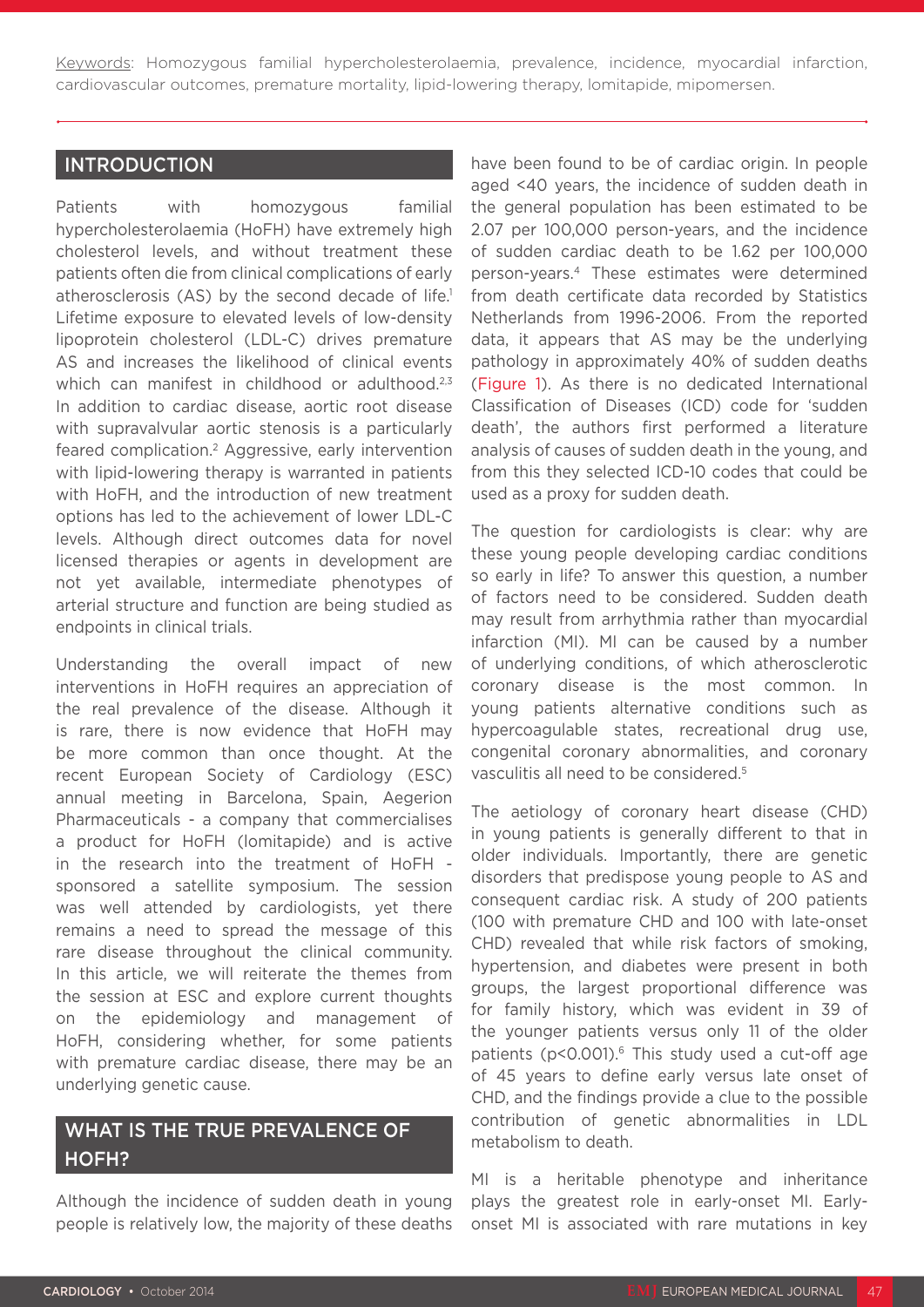genes controlling lipid metabolism.<sup>7,8</sup> Deleterious mutations in the LDL-receptor and apolipoprotein A-V genes (*LDLR* and *APOA5*, respectively) occur significantly more frequently in early-onset MI patients than in non-MI controls.6 The mutations in these genes are associated with elevations in LDL-C and triglycerides, respectively.<sup>6</sup> Among the diseases of lipid metabolism that can arise from genetic aberrations, heterozygous familial hypercholesterolaemia (HeFH) is the most prevalent, and is actually the most common autosomal dominant disease in man. It occurs when a mutation (usually in the *LDLR* gene) is inherited from one parent. HeFH can usually be managed adequately with statins (with or without ezetimibe), dietary modifications, and lifestyle changes.9 However, HeFH has a sister condition, HoFH, in which defective genes controlling lipid metabolism are inherited from both parents. The genetic defect is usually, but not always, in the *LDLR* gene, and can also affect other genes controlling the LDLR pathway, such as *ApoB* and *PCSK9*. 2

HoFH is a very severe disease characterised by extremely elevated LDL-C levels, xanthomas, and evidence of atherosclerotic valvular disease.<sup>2</sup> Historically, the incidence of HoFH in the general population has been estimated at 1:1,000,000.2 However, these estimates were calculated from a 1973 study, which estimated the prevalence of HeFH based on the frequency of autosomal dominant hypercholesterolaemia among relatives of a small cohort of MI survivors.<sup>10</sup> Emerging studies suggest that the prevalence of HeFH. and consequently HoFH, may be higher than previously thought. For example, in a Dutch study that examined 104,682 medical records in the Netherlands' autosomal dominant hypercholesterolaemia database, 49 patients (0.05%) were identified as having HoFH.9 Although mean lipid levels in these patients with molecularly defined disease were lower than generally assumed in HoFH patients, with mean (±SD) LDL-C level prior to lipid-lowering therapy of 12.9±5.1 mmol/L. These data place the estimation of the incidence of HoFH in the Dutch population at 1:300,000, and there are no logical reasons to suggest that this figure would not apply to the rest of Western Europe. In founder populations with little genetic admixture the incidence of HoFH is thought to be even higher.



#### Figure 1: Incidence of SCD in a literature analysis of 17 publications, including 3,150 SCD victims <40 years old.

SCD: sudden cardiac death; CAD: coronary artery disease. *Adapted from Vaartjes I et al. Eur J Cardiovasc Prev Rehabil. 2009;16:592-96.4*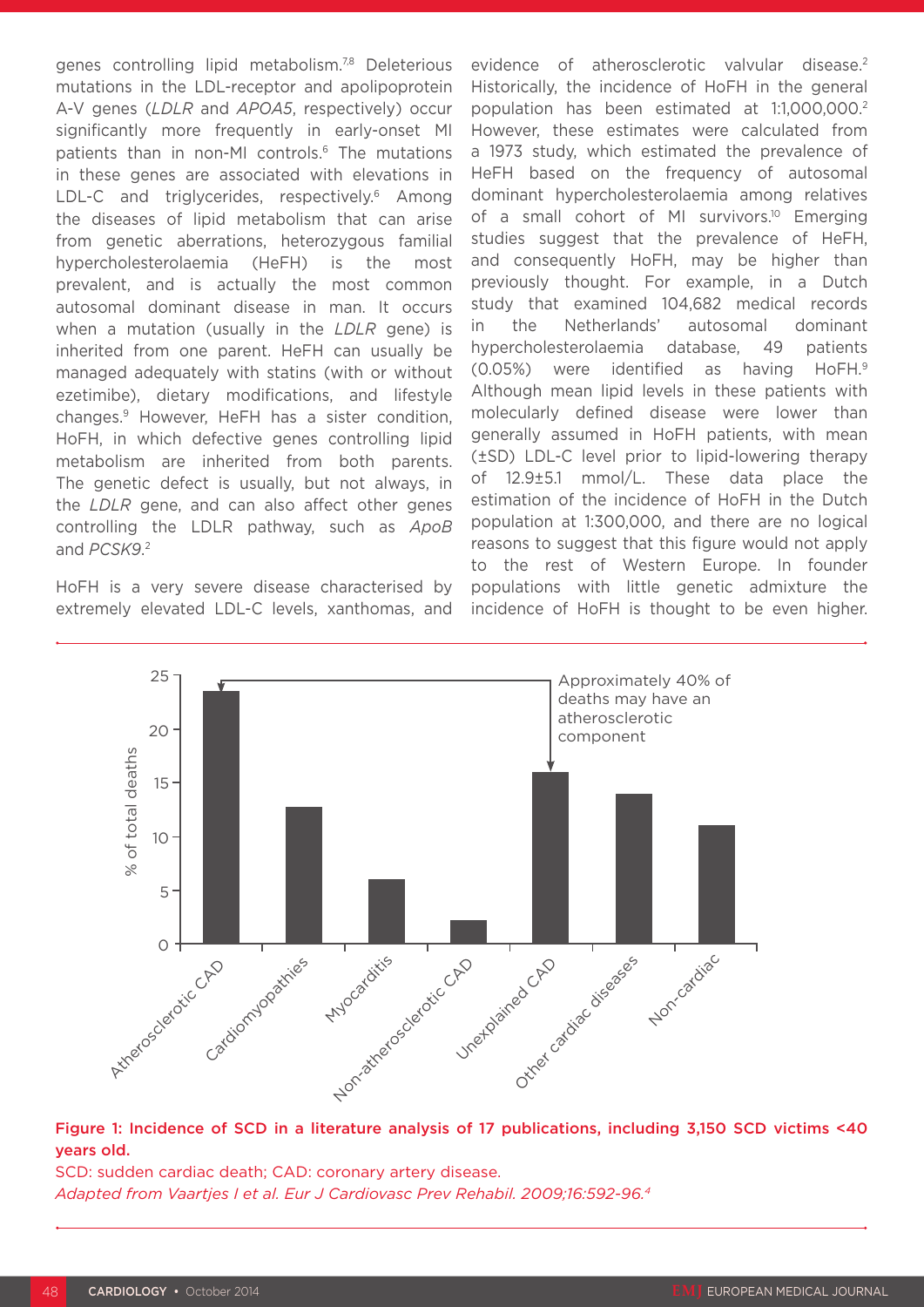

Figure 2: Mean change in low-density lipoprotein-C (LDL-C) from baseline (%) in lomitapide Phase III study.

Given that the global incidence of HoFH is likely to have been underestimated, it is ever more important to ask the right questions when a patient with significantly elevated LDL-C presents with a premature atherosclerotic disease or MI. Genetic status and/or family history should be part of the examination and workup. Classic features of HoFH may be absent in the patient phenotype, thus making genetic assessment even more important. LDL-C levels are classically >300 mg/dL, but examination of baseline characteristics of clinical trials in HoFH have revealed a much wider variation from 150–500 mg/dL.11

### AFTER DIAGNOSIS OF HOFH, WHAT ARE THE TREATMENT OPTIONS?

Early and aggressive reduction of LDL-C is the foundation of the successful management of HoFH.3,12 Prompt intervention with effective lipidlowering therapies will reduce the lifelong exposure to elevated LDL-C, and thereby has the potential to improve outcomes. Treatment should be started immediately after diagnosis in infancy, but treatments that rely on a functioning LDL receptor may be of limited efficacy in HoFH patients.<sup>13</sup> Such treatments, which are frequently used with success in other forms of hypercholesterolaemia, include statins, ezetimibe, and bile acid sequestrants.<sup>14</sup> The limited success of pharmacotherapy for HoFH has established LDL apheresis as standard treatment; however, this mode of therapy is complex and expensive, and access is not universal.<sup>15</sup> The treatment challenges in HoFH have been highlighted by Raal et al.<sup>16</sup> who reported findings in 149 patients with HoFH in clinics in Cape Town and Johannesburg. Although treatment with modern lipid-lowering therapies, available in 1990s, resulted in a 26% reduction in LDL-C and prolonged survival, lipid levels were still considerably higher than currently recommended targets, with life expectancy remaining considerably shortened.<sup>3,16</sup> A number of novel therapeutic approaches are being explored to fulfil the unmet medical need for additional HoFH treatments, including reduction of lipoprotein synthesis (lomitapide, mipomersen), upregulating LDL-receptor function (monoclonal antibodies against proprotein convertase subtilisin/ kexin Type 9 [PCSK9]), and inhibiting cholesterol ester transfer protein (anacetrapib). Evacetrapib, lomitapide, and mipomersen have been approved by the US FDA for use in patients with HoFH,<sup>17,18</sup> and additionally lomitapide has received approval from the European Commission.<sup>19</sup>

#### Lomitapide

Lomitapide, an oral agent indicated for the treatment of adults with HoFH as an adjunct to low-fat diets and other lipid-lowering therapies (with or without apheresis), inhibits microsomal triglyceride transfer protein in enterocytes and hepatocytes and reduces synthesis of chylomicrons and very low-density lipoproteins (VLDL). In a Phase III, open-label, single-arm dose-escalation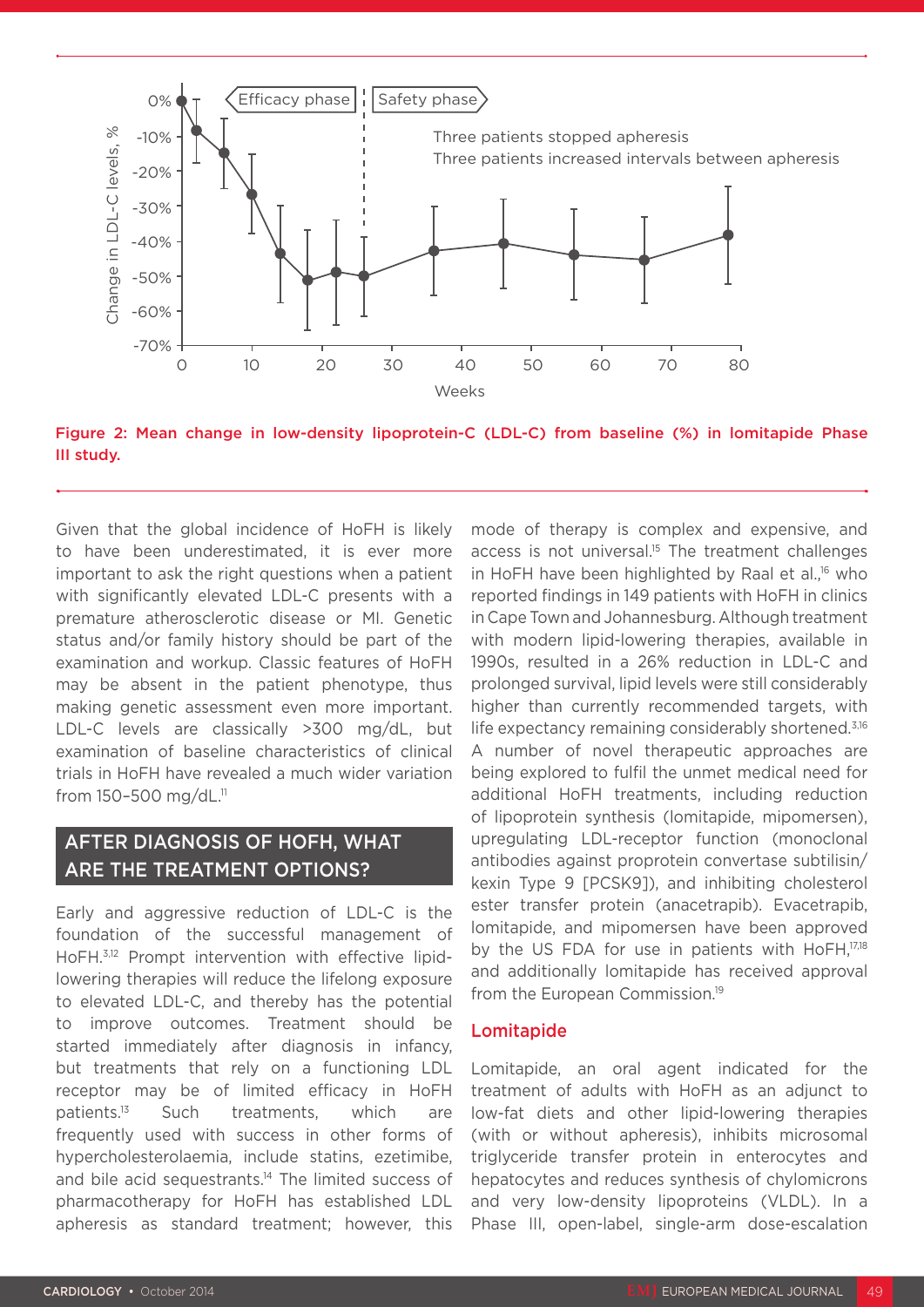study involving 29 patients with HoFH receiving lomitapide (median dose 40 mg/day), the mean LDL-C reduction at 26 weeks was 40% in the intent-to-treat analysis, and 50% in the patients who completed the first 26 weeks of the study (range 20-90%) and was maintained out to the end of the Phase III trial at 78 weeks (Figure 2).17,19,20 The statistically significant reduction from baseline in LDL-C levels was maintained after 126 weeks of lomitapide treatment in 17 patients who participated in a long-term extension phase of the study.<sup>20</sup>

Lomitapide is active in the liver and intestine, and most prevalent adverse effects of lomitapide relate to its mechanism of action. High fat meals can provoke bloating, diarrhoea, and other gastrointestinal tract symptoms, and these can often be ameliorated by restricting dietary fat/ triglyceride intake and dose titration.17,19 Patients should receive dietary counselling before starting treatment with lomitapide. Adverse hepatic effects include altered liver function tests (such as increased plasma levels of transaminases) and liver fat accumulation. Altered liver function tests can generally be managed with dose interruption/ reduction while hepatic fat content, as measured by nuclear magnetic resonance spectroscopy, generally stabilises over time.17,19,20 In the Phase III study, four patients had alanine aminotransferase more than 5-times the upper limit of normal - all elevations were managed either by dose reduction or temporary interruption of lomitapide - and high alcohol intake was a contributory factor in three of the four cases.<sup>20</sup> It is also important for patients and healthcare professionals to be vigilant for potential drug-drug interactions and to follow liver monitoring recommendations.17,19

A worldwide observational registry study of lomitapide (Lomitapide Observational Worldwide Evaluation Registry; LOWER) is currently recruiting patients, and will document the real-world efficacy and safety of lomitapide. LOWER is now established in the US, Europe, Canada, Taiwan, Brazil, and Argentina. As of the time this manuscript was finalised, 54 patients were enrolled; 300 enrolled patients are expected by March 2018. A vascular imaging sub-study of the LOWER registry (CAPTUre) will evaluate aortic and carotid AS by magnetic resonance imaging (MRI) at baseline and years 1, 2, and 5. Lomitapide is currently only licensed for use in adults.<sup>17,19</sup> but a study involving children and adolescents is expected to commence recruitment in late 2014. In common with the adult Phase III trial, the study will have an efficacy and a safety phase; however, in contrast with the pivotal trial, the efficacy phase of the paediatric study will be placebo-controlled, with all patients switching to lomitapide in the safety phase. Also, importantly, the paediatric study will include the results of vascular imaging procedures as surrogate outcomes endpoints.

#### Mipomersen

Mipomersen is an antisense oligonucleotide that inhibits the transcription of apoB100 mRNA, thereby reducing VLDL synthesis. In the Phase III trial of mipomersen, the mean LDL-C reduction at week 26 achieved by HoFH patients treated with mipomersen 200 mg/week subcutaneously was 24.7% (range  $2-82%$ ).<sup>21</sup> Data from the long-term extension study showed that these reductions were sustained for up to 104 weeks.<sup>22</sup> The most common side-effects of mipomersen are injection site reactions, flu-like reactions, elevations in transaminases, and hepatic steatosis.<sup>18</sup> In common with lomitapide, mipomersen is being studied in a long-term patient registry. Mipomersen is only approved for use in the US. In the US, access to both lomitapide and mipomersen are covered by a Risk Evaluation and Mitigation Strategy (REMS) programme, which recognises the potential for drug-induced toxicity.

#### Therapies Currently in Development

Evolocumab, a monoclonal antibody directed against PCSK9, was evaluated in the TESLA trial.<sup>23</sup> which randomised 49 patients with HoFH to evolocumab (n=33) or placebo (n=16). Evolocumab resulted in a 23.1% reduction in LDL-C from baseline at week 12, which was a 30.9% reduction over placebo. Another PCSK9 inhibitor (alirocumab) has been studied as an agent to lower elevated LDL-C<sup>24</sup> but has not been specifically evaluated in HoFH. A Phase III study evaluating the cholesteryl ester transfer protein inhibitor anacetrapib in HoFH (NCT01841684) was planned but never started.

#### Current Position and Future Direction

Significant therapeutic advances have been achieved for patients with HoFH, with mechanisms of action that decrease LDL production and increase LDL catabolism. Novel treatments may improve outcomes but currently there are no cardiovascular (CV) outcome data for novel therapies. The availability of outcomes data in HoFH will be hindered by the rarity of the disease,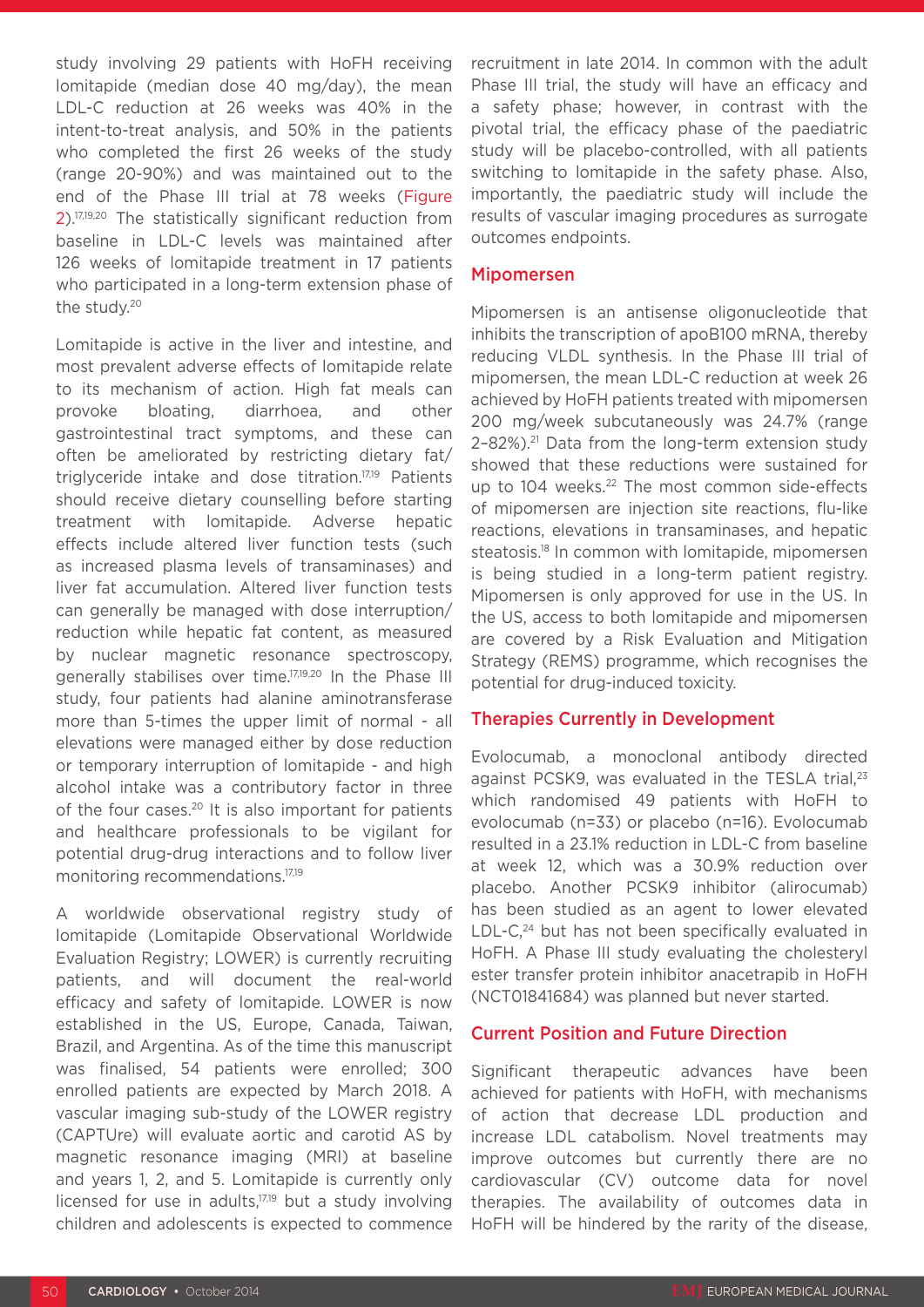and physicians should not wait for these data, but treat patients promptly with the current therapeutic armamentarium. Looking to the future, optimal management of HoFH may require multi-agent combinations, involving multiple lipidlowering mechanisms at low doses, which will also hopefully minimise off-target toxicity.

## WHAT WILL EFFECTIVE TREATMENT MEAN FOR THE HOFH PATIENT POPULATION?

An improved understanding of the molecular pathophysiology of HoFH has led to the development of promising new therapies in a disease that has been historically difficult to treat. Although there are as yet no direct data on CV outcomes and survival for any of the novel therapies, better management of LDL-C is anticipated to translate into improved CV outcomes. The lomitapide and mipomersen registries should provide additional information of this type.

Evidence from a South African cohort of 149 HoFH subjects has shown that cholesterol lowering with statins is associated with markedly improved survival.<sup>16</sup> However, assessing the benefits of treatments on outcomes in this way is challenging in such a rare disorder. Early intervention is required to maximise lifetime gains, $12$  and intermediate phenotypes of arterial structure and function are therefore valuable as endpoints in clinical trials. Endothelial dysfunction is an early event in the process of atherogenesis, and endothelial function can be measured non-invasively from childhood. In children with FH, impairment of endothelial function has been found from the age of  $7.25$  In HeFH, the rate of increase of carotid intima-media thickness, a measure of structure arterial disease, is also accelerated from the first decade of life. In children with HeFH, statin therapy has been shown to improve endothelial function and to slow or even reverse progressive arterial wall thickening.<sup>26</sup> More recently, the size, composition, and morphology of carotid plaques have been evaluated non-invasively using MRI.27 Novel therapies that substantially lower LDL-C levels in addition to statins are being evaluated in terms of their effects on these endpoints. Patients receiving lomitapide who are enrolled in CAPTure, the vascular imaging sub-study of the LOWER registry, will be evaluated for aortic and carotid AS by MRI at baseline and at years 1, 2, and 5. Global recruitment is planned from Q1 2015, and the estimated sample size is 60.

In non-FH patients, a prospective meta-analysis of data conducted by the Cholesterol Treatment Trialists' (CTT) Collaborators concluded that, overall, for each mmol/L reduction in LDL-C achieved with statin therapy the 5-year incidence of major coronary events, coronary revascularisation, and stroke was reduced by about one-fifth.<sup>28</sup>



#### Figure 3: Development of a cumulative exposure model to predict survival benefits.

Step 1: Calculate cumulative LDL-C exposure as a function of age; Step 2: use the relationship between cardiovascular risk and cumulative LDL-C exposure to calculate cardiovascular risks as a function of age; Step 3: use the cardiovascular risks as a function of age to construct survival curves for untreated and treated scenarios.

HoFH: homozygous familial hypercholesterolaemia; HeFH: heterozygous familial hypercholesterolaemia; LDL-C: low-density lipoprotein-C; CV: cardiovascular.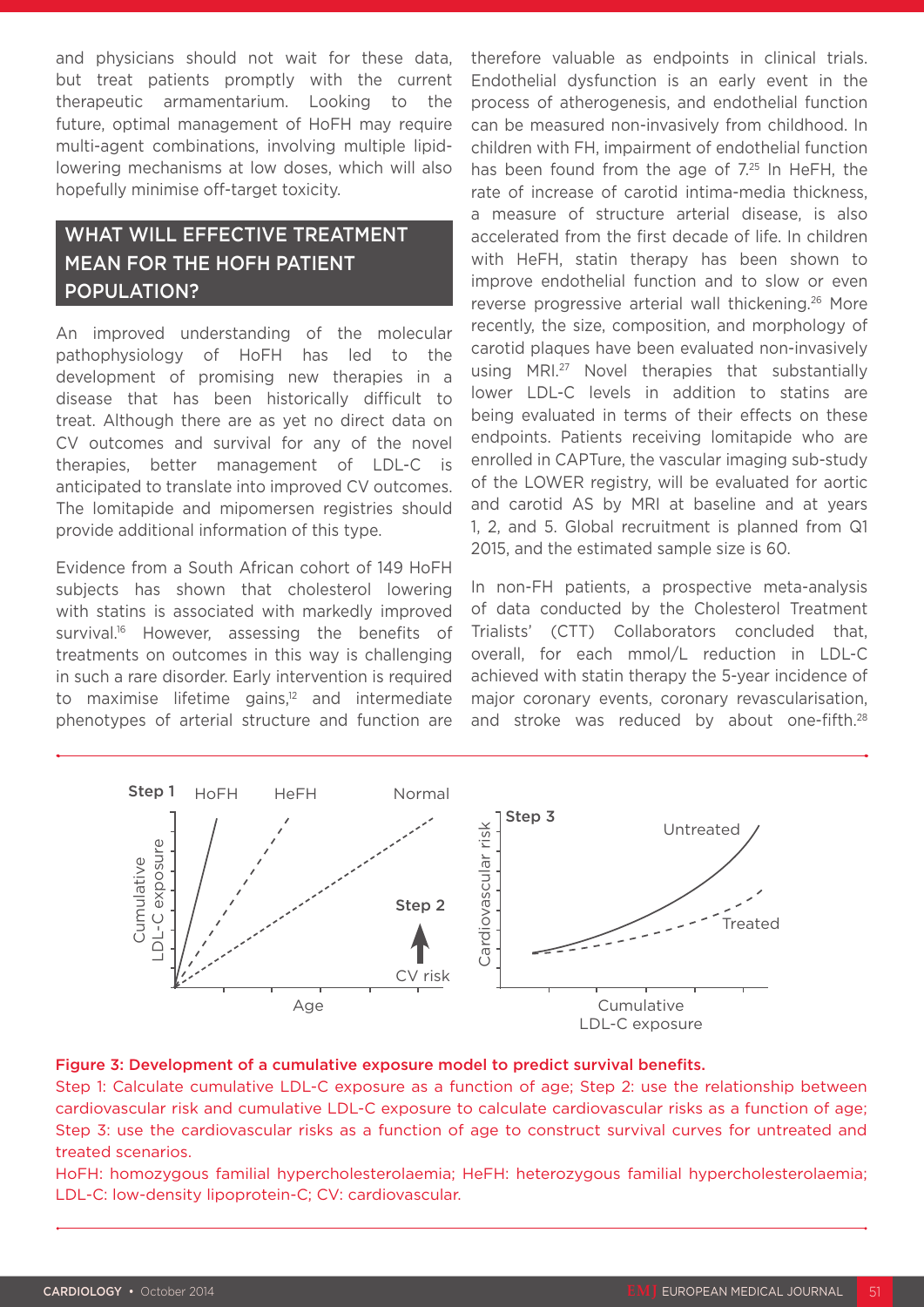Overall, statin therapy also produced a clear reduction in all-cause mortality. However, the CTT data underestimate survival benefits of cholesterol lowering in populations with genetic diseases such as FH. Exposure to risk factors over time is key, and in FH risk is driven by exposure to LDL-C. Thus, early intervention may prevent or delay the progression of atherosclerotic disease and improve the clinical benefit that is achievable with lipidlowering therapies. In a meta-analysis of data from 312,321 participants, naturally random allocation to prolonged exposure to lower LDL-C levels beginning early in life was associated with a reduction in CHD risk of 54.5% per mmol/L (38.7 mg/dL) of LDL-C lowering.29 This represents a 3-fold greater reduction in risk of CHD for each unit of LDL-C lowering than that observed with statin treatment started later in life.29 This concept of 'cumulative exposure' and the leveraged lifetime gains from early risk factor lowering has been incorporated into the new UK JBS3 guidelines,<sup>30</sup> which provide CV prevention recommendations for the general population.

Although survival data are lacking, especially for the latest novel treatment approaches (lomitapide and mipomersen), modelling could be used to estimate the potential benefits of lipid-lowering therapy from an early age in rare diseases such as HoFH. A cumulative exposure model can be developed to try to predict the survival benefits of a new treatment; Figure 3 is an example of one possible way to do this. It would work as follows: first, cumulative LDL-C exposure as a function of age is calculated, and the relationship between CV risk and cumulative LDL-C exposure is used to calculate CV risks as a function of age. The CV risks as a function of age are then used to construct survival curves for untreated and treated scenarios.

In this new era, the development of novel therapeutic approaches has meant that lower LDL-C levels are becoming achievable. In many heterozygous patients with FH, combination therapy with statins and newer lipid-lowering therapies can result for the first time in normalisation of LDL-C levels. The impact of this approach in HoFH is currently being evaluated, and results of this research are so far very encouraging.

#### **REFERENCES**

1. Goldstein JK et al., "Familial Hypercholesterolemia," Scriver CR et al (eds.), The Metabolic Basis of Inherited Disease (2001) 8th edition, New York: McGraw-Hill, pp. 2863-913.

2. Raal FJ, Santos RD. Homozygous familial hypercholesterolemia: current perspectives on diagnosis and treatment. Atherosclerosis. 2012;223:262-8.

3. Cuchel M et al; the European Atherosclerosis Society Consensus Panel on Familial Hypercholerterolaemia. Homozygous familial hypercholesterolaemia: new insights and guidance for clinicians to improve detection and clinical management. A position paper from the Consensus Panel on Familial Hypercholesterolaemia of the European Atherosclerosis Society. Eur Heart J. 2014;35(32):2146-57.

4. Vaartjes I et al. Sudden death in persons younger than 40 years of age: incidence and causes. Eur J Cardiovasc Prev Rehabil. 2009;16:592-6.

5. Egred M et al. Myocardial infarction in young adults. Postgrad Med J. 2005;81:741-5.

6. Chen L et al. Clinical factors and angiographic features associated with premature coronary artery disease. Chest. 1995;108:364-9.

7. Stitziel NO. Rare coding mutations and risk for early-onset myocardial infarction: an exome sequencing study of >2,000 cases and controls. J Am Coll Cardiol. 2012;59:E435.

8. Stitziel NO et al. Exome sequencing identifies rare alleles contributing to the inherited basis of early-onset myocardial infarction. Circulation. 2013;128:A14028.

9. Sjouke B et al. Homozygous autosomal dominant hypercholesterolaemia in the Netherlands: prevalence, genotypephenotype relationship, and clinical outcome. Eur Heart J. 2014. [Epub ahead of print].

10. Goldstein JL et al. Hyperlipidemia in coronary heart disease II. Genetic analysis of lipid levels in 176 families and delineation of a new inherited disorder, combined hyperlipidemia. J Clin Invest. 1973;52:1544-68.

11. Stefanutti C et al. Homozygous familial hypercholesterolemia presents with a wide spectrum of LDL-C levels in a genetically confirmed cohort of patients. World Congress of Clinical Lipidology. 2014.

12. Nordestgaard BG et al; European Atherosclerosis Society Consensus Panel. Familial hypercholesterolaemia is underdiagnosed and undertreated in the general population: guidance for clinicians to prevent coronary heart disease: consensus statement of the European Atherosclerosis Society. Eur Heart J. 2013;34:3478-90a.

13. Marais AD. Familial hypercholesterolaemia. Clin Biochem Rev. 2004;25:49-68.

14. Brunzell JD et al. Lipoprotein management in patients with cardiometabolic risk: consensus conference report from the American Diabetes Association and the American College of Cardiology Foundation. J Am Coll Cardiol. 2008;51:1512-24.

15. Thompson GR. The evidence-base for the efficacy of lipoprotein apheresis in combating cardiovascular disease. Atheroscler Suppl. 2013;14:67-70.

16. Raal FJ et al. Reduction in mortality in subjects with homozygous familial hypercholesterolemia associated with advances in lipid-lowering therapy. Circulation. 2011;124:2202-7.

17. Aegerion Pharmaceuticals, Inc. Juxtapid (lomitapide) capsules. Highlights of prescribing information. 2013.

18. Genzyme Corporation. KYNAMRO